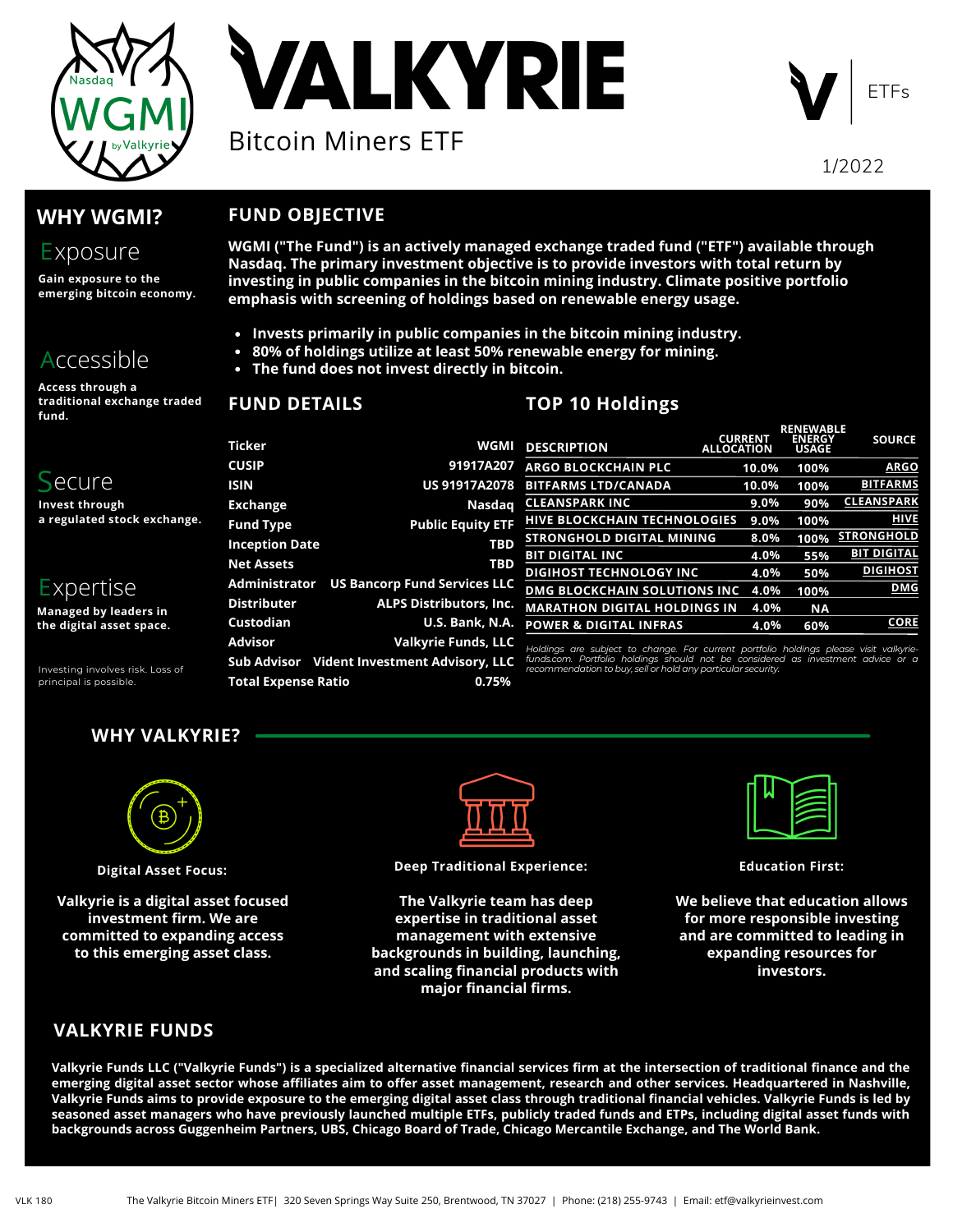#### **PORTFOLIO MANAGEMENT**

*Steven McClurg, Chief Investment Officer of Valkyrie*. Steven McClurg has considerable finance and fintech experience. Most recently, Mr. McClurg founded Theseus Capital, a blockchain-powered asset management platform, followed by joining blockchain-focused merchant bank, Galaxy Digital, where he continued as Managing Director, building their asset management and public funds businesses. Most relevant, Mr. McClurg was a Managing Director at Guggenheim Partners, where he was a portfolio manager and responsible for portfolio construction and strategy for fixed income and private equity. He also has experience in leadership roles in technology companies such as Electronic Arts. Mr. McClurg holds an MS and an MBA from Pepperdine University, where he has served as an adjunct professor.

*Bill Cannon, Head of ETF Portfolio Management at Valkyrie.* Prior to joining Valkyrie, Bill was a Managing Director at Guggenheim Partners Investment Management, where he was member of the insurance portfolio management division responsible for \$80 billion of assets under management. Before that, Mr. Cannon worked at the Chicago Mercantile Exchange and the Chicago Board Of Options Exchange as a derivatives broker for equity index and interest rate futures and options. Mr. Cannon earned a BA in Chemistry from the University of Vermont and an MBA from the Quinlan School of Business at Loyola University Chicago.

*Rafael Zayas, CFA, Senior Vice President of Vident.* Mr. Zayas has over 15 years of trading and portfolio management experience in global equity products and ETFs. He is SVP, Head of Portfolio Management and Trading, specializing in managing and trading of developed, emerging, and frontier market portfolios. Prior to joining Vident, he was a Portfolio Manager at Russell Investments where he oversaw over \$5 billion in quantitative strategies across global markets, including emerging, developed and frontier markets and listed alternatives. Before that, he was an equity Portfolio Manager at BNY Mellon Asset Management, where he was responsible for \$150 million in internationally listed global equity ETFs and assisted in managing \$3 billion of global ETF assets. Mr. Zayas holds a BS in Electrical Engineering from Cornell University. He also holds the Chartered Financial Analyst designation.

*Ryan Dofflemeyer, Senior Portfolio Manager of Vident.* Mr. Dofflemeyer has over 16 years of trading and portfolio management experience across various asset classes including both ETFs and mutual funds. He is Senior Portfolio Manager for Vident, specializing in managing and trading of global equity and multi-asset portfolios. Prior to joining Vident, he was a Senior Portfolio Manager at ProShares for over \$3 billion in ETF assets across global equities, commodities and volatility strategies. Before that, he was a Research Analyst at the Investment Company Institute in Washington DC. Mr. Dofflemeyer holds a BA from the University of Virginia and an MBA from the University of Maryland.

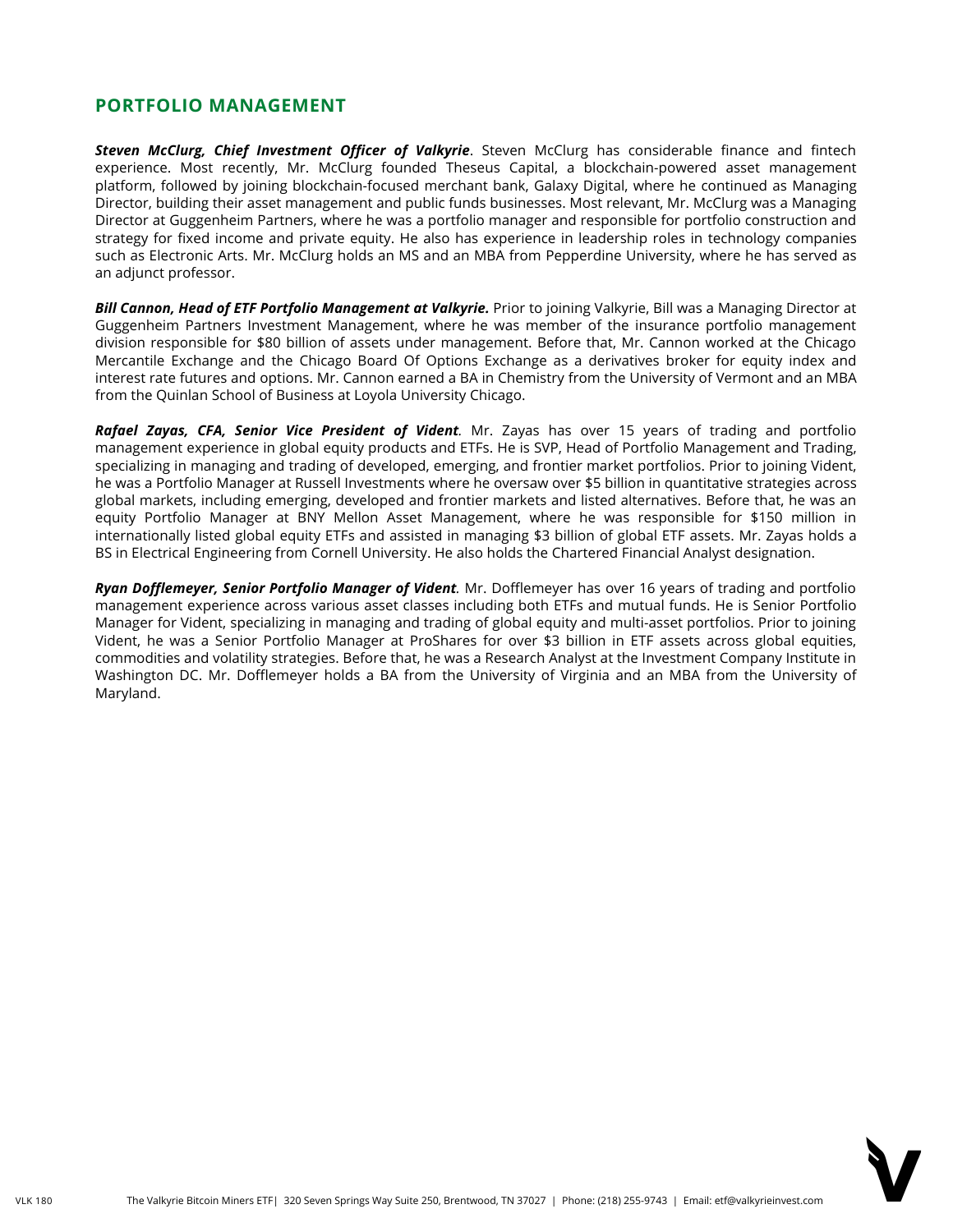This investment case does not constitute a recommendation of any investment strategy or product for a particular investor. Investors should consult a financial advisor/financial consultant before making any investment decisions.

Investing involves risks. The loss of principal is possible. The Fund's investment objectives, risks, charges and expenses should be considered before investing. The fund may not be suitable for all investors. The prospectus contains this and **other important information, and it may be obtained at [https://valkyrie-funds.com/.](https://valkyrie-funds.com/) Read it carefully before investing.**

Shares of ETFs are bought and sold at market price (not NAV) and are not individually redeemed from the Fund. Any applicable brokerage fees and commissions will reduce returns.

Management Risk. The Fund is subject to management risk because it is an actively managed portfolio. The Adviser will apply investment techniques and risk analyses in making investment decisions for the Fund, but there can be no guarantee that the Fund will meet its investment objective.

Bitcoin Investing Risk. The Fund is indirectly exposed to the risks of investing in bitcoin through its investments in the portfolio companies. Bitcoin is a new and highly speculative investment. The risks associated with bitcoin include the following:

Bitcoin is a new technological innovation with a limited history. There is no assurance that usage of bitcoin will continue to grow. A contraction in use of bitcoin may result in increased volatility or a reduction in the price of bitcoin, which could adversely impact the value of the Fund. The Bitcoin Network was launched in January 2009, platform trading in bitcoin began in 2010, and Bitcoin Futures trading began in 2017, each of which limits a potential shareholder's ability to evaluate an investment in the Fund.

The Fund's investments are exposed to risks associated with the price of bitcoin, which is subject to numerous factors and risks. The price of bitcoin is impacted by numerous factors, including:

- The total and available supply of bitcoin, including the possibility that a small group of early bitcoin adopters hold a significant proportion of the bitcoin that has thus far been created and that sales of bitcoin by such large holders may impact the price of bitcoin;
- Global bitcoin demand, which is influenced by the growth of retail merchants' and commercial businesses' acceptance of bitcoin as payment for goods and services, the security of online bitcoin exchanges and public bitcoin addresses that hold bitcoin, the perception that the use and holding of bitcoin is safe and secure, the lack of regulatory restrictions on their use, and the reputation regarding the use of bitcoin for illicit purposes;
- Global bitcoin supply, which is influenced by similar factors as global bitcoin demand, in addition to fiat currency (i.e., government currency not backed by an asset such as gold) needs by miners and taxpayers who may liquidate bitcoin holdings to meet tax obligations;
- Investors' expectations with respect to the rate of inflation of fiat currencies and deflation of bitcoin;
- Foreign exchange rates between fiat currencies and digital assets such as bitcoin;
- o Interest rates;
- The continued operation of bitcoin exchanges in the United States and foreign jurisdictions, including their regulatory status, trading and custody policies, and cyber security;
- Investment and trading activities of large investors, including private and registered funds, that may directly or indirectly invest in bitcoin;
- Regulatory measures, if any, that restrict the use of bitcoin as a form of payment or the purchase or sale of bitcoin, including measures that restrict the direct or indirect participation in the bitcoin market by financial institutions or the introduction of bitcoin instruments;
- The maintenance and development of the open-source software protocol of the Bitcoin Network;
- Increased competition from other cryptocurrencies and digital assets, including forks of the Bitcoin Network;
- Developments in the information technology sector;
- Global or regional political, economic or financial events and situations;
- Investor or Bitcoin Network participant sentiments on the value or utility of bitcoin; and
- The dedication of mining power to the Bitcoin Network and the willingness of bitcoin miners to clear bitcoin transactions for relatively low fees.
- Negative developments in any of these factors could adversely impact an investment in the Fund.
- A decline in the adoption of bitcoin could negatively impact the performance of the Fund. As a new asset and technological innovation, the bitcoin industry is subject to a high degree of uncertainty. The adoption of bitcoin will require growth in its usage for various applications that include retail and commercial payments, cross-border and remittance transactions, speculative investment and technical applications. Adoption of bitcoin will also require an accommodating regulatory environment. A lack of expansion in usage of bitcoin could adversely affect the bitcoin futures contracts in which the Fund invests. In addition, there is no assurance that bitcoin will maintain its value over the long-term. The value of bitcoin is subject to risks related to its usage. Even if growth in bitcoin adoption occurs in the near or medium-term, there is no assurance that bitcoin usage will continue to grow over the long-term. A contraction in use of bitcoin may result in increased volatility or a reduction in the price of bitcoin, which would adversely impact the value of the Fund's shares. Recently, bitcoin has come under scrutiny for its environmental impact, specifically the amount of energy consumed by bitcoin miners. Some companies have indicated they will cease accepting bitcoin for certain kinds of purchases due to such environmental concerns. To the extent such concerns persist, the demand for bitcoin and the speed of its adoption could be suppressed.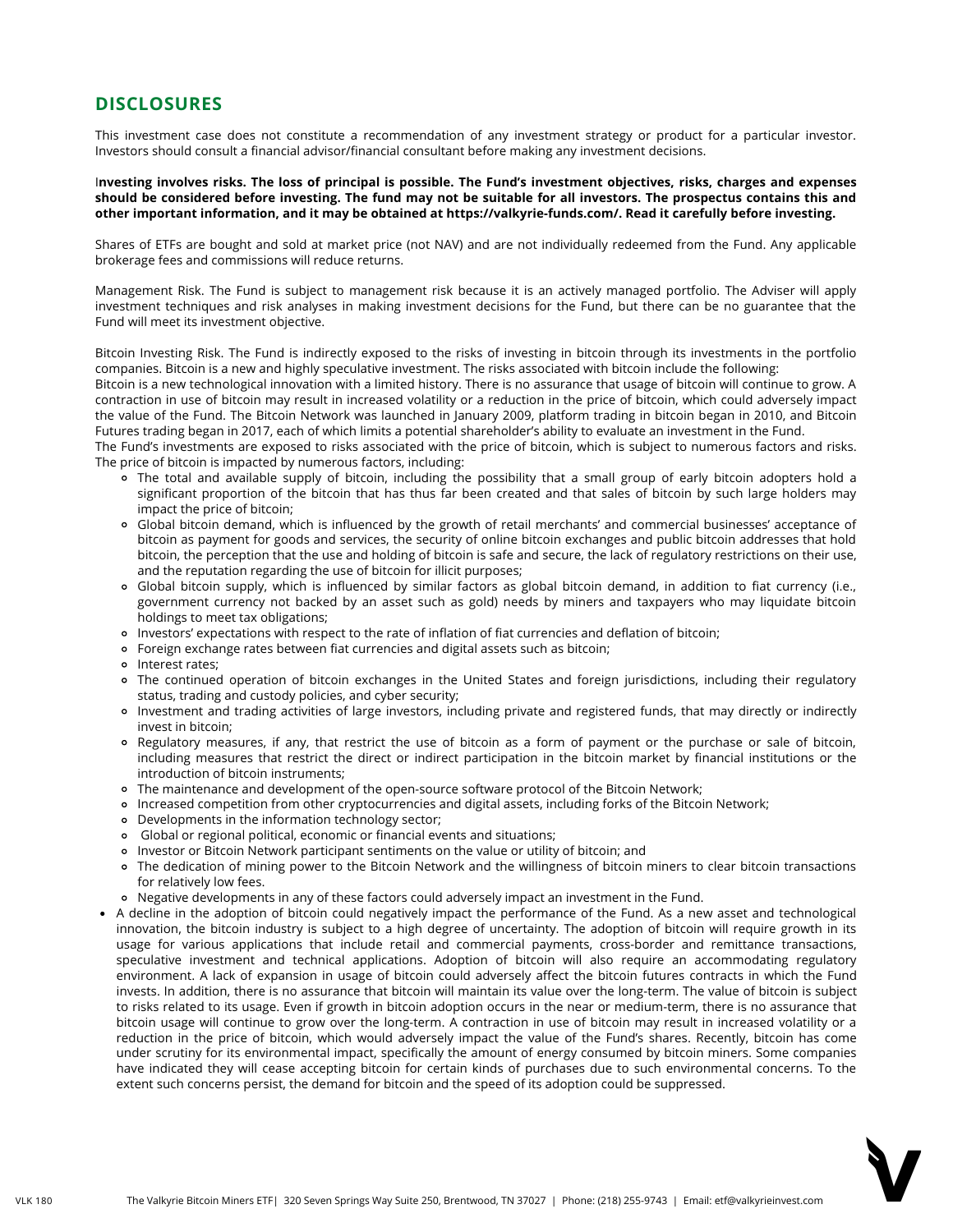- Bitcoin trading prices are volatile and shareholders could lose all or substantially all of their investment in the Fund. Speculators and investors who seek to profit from trading and holding bitcoin generate a significant portion of bitcoin demand. Bitcoin speculation regarding future appreciation in the value of bitcoin may inflate and make more volatile the price of a bitcoin. As a result, bitcoin may be more likely to fluctuate in value due to changing investor confidence in future appreciation in the price of bitcoin.
- Regulation of participants in the bitcoin ecosystem continues to evolve in both the U.S. and foreign jurisdictions, which may restrict the use of bitcoin or otherwise impact the demand for bitcoin. As a technology, the Bitcoin Network is governed by its internal protocols and source code; however, the use by individuals or businesses of the Bitcoin Network and bitcoin may be subject to government regulation. Both domestic and foreign regulators and governments have increased focus on the use of the Bitcoin Network and bitcoin since 2013. In the U.S., federal and certain state authorities have exercised jurisdiction over specific uses of the Bitcoin Network and bitcoin, typically in the context of money service business regulation. Some foreign regulators and governments have exercised similar regulatory oversight; however, other jurisdictions have determined that regulatory action was premature or that the use of the Bitcoin Network should be prohibited or limited for reasons such as incompatibility with capital controls or financial system risks. Bitcoin market disruptions and resulting governmental interventions are unpredictable, and may make bitcoin illegal altogether. Future foreign regulations and directives may conflict with those in the U.S., and such regulatory actions may restrict or make bitcoin illegal in foreign jurisdictions. Future regulations and directives may impact the demand for bitcoin, and may also affect the ability of bitcoin exchanges to operate and for other market participants to enter into bitcoin transactions. To the extent that future regulatory actions or policies limit or restrict bitcoin usage, bitcoin trading or the ability to convert bitcoin to fiat currencies, the demand for bitcoin may be reduced, which may adversely affect investment in the Fund's shares. Regulation of bitcoin continues to evolve, the ultimate impact of which remains unclear and may adversely affect, among other things, the availability, value or performance of bitcoin and, thus, the companies in which the Fund invests. Moreover, in addition to exposing the Fund to potential new costs and expenses, additional regulation or changes to existing regulation may also require changes to the Fund's investment strategies. Although there continues to be uncertainty about the full impact of these and other regulatory changes, it is the case that the Fund may be subject to a more complex regulatory framework, and incur additional costs to comply with new requirements as well as to monitor for compliance with any new requirements going forward.
- Sales of newly mined bitcoin may cause the price of bitcoin to decline, which could negatively af ect an investment in the Fund. Approximately 900 newly mined bitcoin are created each day. If the parties engaged in bitcoin mining choose not to hold the newly mined bitcoin, and, instead, make them available for sale, there can be downward pressure on the price of bitcoin. A bitcoin mining operation may be more likely to sell a higher percentage of its newly created bitcoin, and more rapidly so, if it is operating at a low profit margin, thus reducing the price of bitcoin. Lower bitcoin prices may result in further tightening of profit margins for miners and worsening profitability, thereby potentially causing even further selling pressure. Decreasing profit margins and increasing sales of newly mined bitcoin could result in a reduction in the price of bitcoin, which could adversely impact an investment in the Fund.
- Disruptions at bitcoin exchanges and potential consequences of a bitcoin exchange's failure could adversely af ect an investment in the Fund. Bitcoin exchanges operate websites on which users can trade bitcoin for U.S. dollars, other government currencies or other digital assets. Trades on bitcoin exchanges are unrelated to transfers of bitcoin between users via the Bitcoin Network. Bitcoin trades on bitcoin exchanges are recorded on the bitcoin exchange's internal ledger only, and each internal ledger entry for a trade will correspond to an entry for an offsetting trade in U.S. dollars, other government currency or other digital asset. Bitcoin exchanges have a limited history. Since 2009, several bitcoin exchanges have been closed or experienced disruptions due to fraud, failure, security breaches or distributed denial of service attacks a/k/a "DDoS Attacks." A DDoS attack is a malicious attempt to disrupt the normal traffic of network by overwhelming the target or its infrastructure with a flood of internet traffic. In many of these instances, the customers of such exchanges were not compensated or made whole for the partial or complete losses of their funds held at the exchanges. In 2014, the largest bitcoin exchange at the time, Mt. Gox, filed for bankruptcy in Japan amid reports the exchange lost up to 850,000 bitcoin, then valued then at over \$450 million. Bitcoin exchanges are also appealing targets for hackers and malware. In August 2016, Bitfinex, a bitcoin exchange located in Hong Kong, reported a security breach that resulted in the theft of approximately 120,000 bitcoin valued at the time at approximately \$65 million, a loss which was socialized and allocated to all Bitfinex account holders, regardless of whether the account holder held bitcoin or cash in their account. The potential for instability of bitcoin exchanges and the closure or temporary shutdown of exchanges due to fraud, business failure, hackers, DDoS or malware, or government-mandated regulation may reduce confidence in bitcoin, which may result in greater volatility in bitcoin.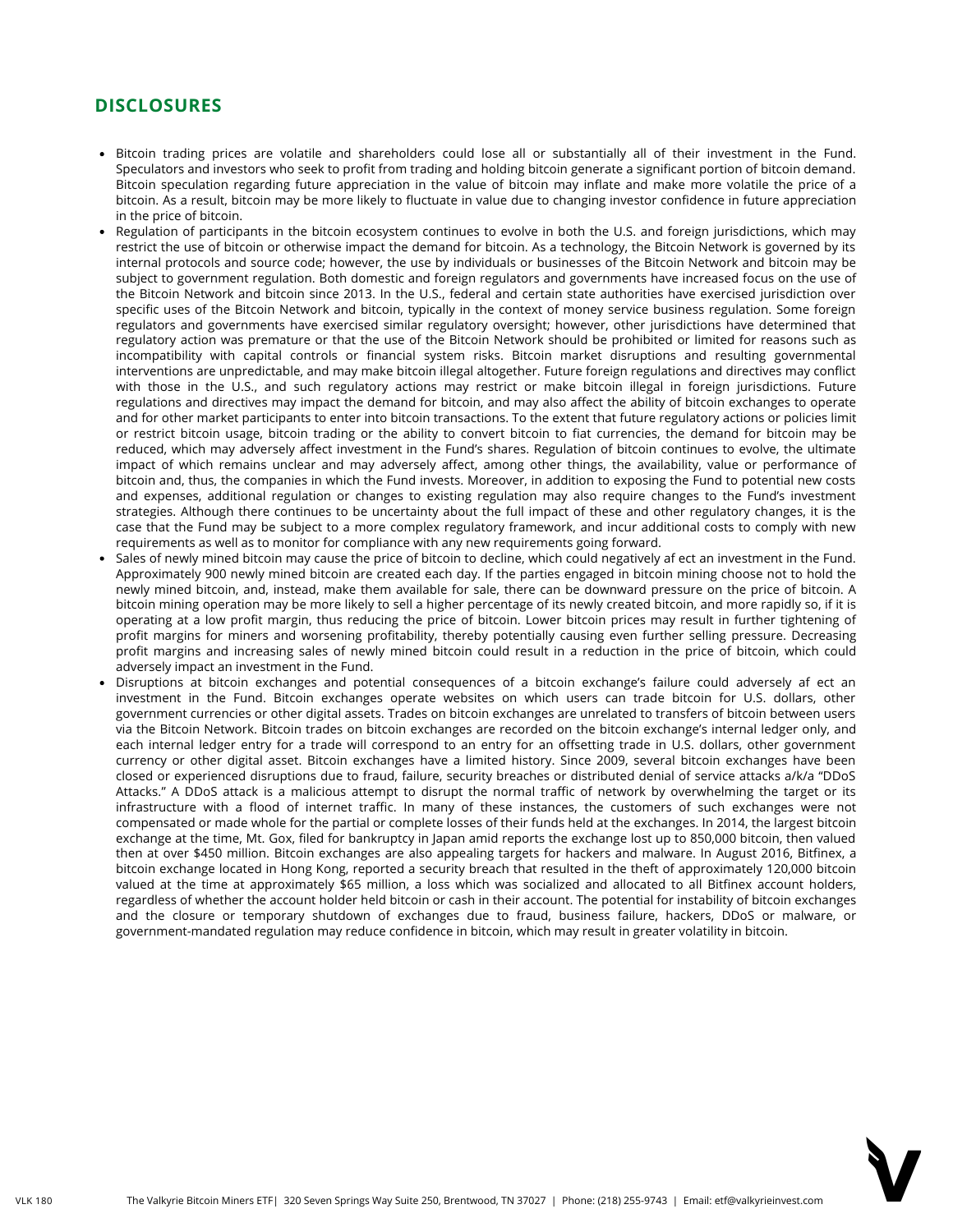- Demand for bitcoin is driven, in part, by its status as the most prominent and secure cryptocurrency. It is possible that a cryptocurrency other than bitcoin (often referred to as "Altcoins") could have features that make it more desirable to a material portion of the digital asset user base, resulting in a reduction in demand for bitcoin, which could have a negative impact on the price of bitcoin and adversely affect the companies in which the Fund invests. The Bitcoin Network and bitcoin, as an asset, hold a "first-to-market" advantage over other digital assets. This first-to-market advantage is driven in large part by having the largest user base and, more importantly, the largest combined mining power in use to secure the Blockchain and transaction verification system. Having a large mining network results in greater user confidence regarding the security and long-term stability of a digital asset's network and its blockchain; as a result, the advantage of more users and miners makes a digital asset more secure, which makes it more attractive to new users and miners, resulting in a network effect that strengthens the first-to-market advantage. Bitcoin also enjoys significantly greater acceptance and usage than other digital asset networks in the retail and commercial marketplace, due in large part to the relatively well-funded efforts of payment processing companies. Despite the marked first-mover advantage of the Bitcoin Network over other digital assets, it is possible that an altcoin could become materially popular due to either a perceived or exposed shortcoming of the Bitcoin Network protocol that is not immediately addressed by the bitcoin developers or a perceived advantage of an altcoin that includes features not incorporated into bitcoin. For example, the development of digital self-executing contracts (also known as "smart contracts" or "DeFi") on the Ethereum network has permitted the value of its native unit (ether) to rival bitcoin for periods of time. If an Altcoin obtains significant market share (either in market capitalization, mining power or use as a payment technology), this could reduce bitcoin's market share and have a negative impact on the demand for, and price of, bitcoin.
- Miners May Cease Expanding Processing Power to Create Blocks and Verify Transactions if They Are Not Adequately Compensated. Miners generate revenue from both newly created bitcoin (known as the "block reward") and from fees taken upon verification of transactions. If the aggregate revenue from transaction fees and the block reward is below a miner's cost, the miner may cease operations. An acute cessation of mining operations would reduce the collective processing power on the Blockchain, which would adversely affect the transaction verification process by temporarily decreasing the speed at which blocks are added to the Blockchain and make the Blockchain more vulnerable to a malicious actor obtaining control in excess of 50 percent of the processing power on the Blockchain. Reductions in processing power could result in material, though temporary, delays in transaction confirmation time. Any reduction in confidence in the transaction verification process or mining processing power may adversely impact the price of bitcoin. Furthermore, the block reward will decrease over time. In the summer of 2020, the block reward was reduced from 12.5 to 6.25 bitcoin, and it will further reduce to 3.125 bitcoin in 2024. As the block reward continues to decrease over time, the mining incentive structure will transition to a higher reliance on transaction verification fees in order to incentivize miners to continue to dedicate processing power to the Blockchain. If transaction verification fees become too high, the marketplace may be reluctant to use bitcoin. Decreased demand for bitcoin may adversely affect its price, which may adversely affect an investment in the Fund.
- Bitcoin Network development contributors could propose amendments to the Bitcoin Network's protocols and software that, if accepted and authorized by large groups of Bitcoin Network users, could adversely af ect an investment in the Fund. The Bitcoin Network is an open-source project meaning that any developer or computer scientist may review, propose changes to and develop software clients for the Bitcoin Network protocols. Although a small group of individuals referred to as the Core Developers previously exercised significant influence over the direction of Bitcoin Network development, no single party or group controls what refinements or improvements to the Bitcoin Network's source code are proposed, approved or produced as upgrades or new software clients for Bitcoin Network users. A software update or new software client may alter the protocols and software that govern the Bitcoin Network and the properties of bitcoin, including the irreversibility of transactions and limitations on the mining of new bitcoin. When a modification is introduced and a substantial majority of users and miners consent to the modification, the change is implemented and the Bitcoin Network remains uninterrupted. However, if less than a substantial majority of users and miners consent to the proposed modification, and the modification is not compatible with the software prior to its modification, the consequence would be what is known as a "fork" (i.e., "split") of the Bitcoin Network (and the Blockchain), with one prong running the pre-modified software and the other running the modified software. The effect of such a fork would be the existence of two versions of the Bitcoin Network running in parallel, but with each version's underlying asset and blockchain lacking interchangeability. Additionally, a fork could be introduced by an unintentional, unanticipated software flaw in the multiple versions of otherwise compatible software users run. Although several chain forks have been addressed by community-led efforts to merge the two chains, such a fork could adversely affect Bitcoin's viability. It is possible, however, that a substantial number of Bitcoin users and miners could adopt an incompatible version of Bitcoin while resisting community-led efforts to merge the two chains. This would result in a permanent fork. On August 1, 2017, after extended debates among developers as to how to improve the Bitcoin network's transaction capacity, the Bitcoin network was forked by a group of developers and miners resulting in the creation of a new blockchain, which underlies the new digital asset "Bitcoin Cash" alongside the original Bitcoin Blockchain. Bitcoin and Bitcoin Cash now operate on separate, independent blockchains. Although the Bitcoin Network remained unchanged after the fork, it is unclear how such actions will affect the long-term viability of bitcoin and, accordingly, may adversely affect an investment in the Fund.